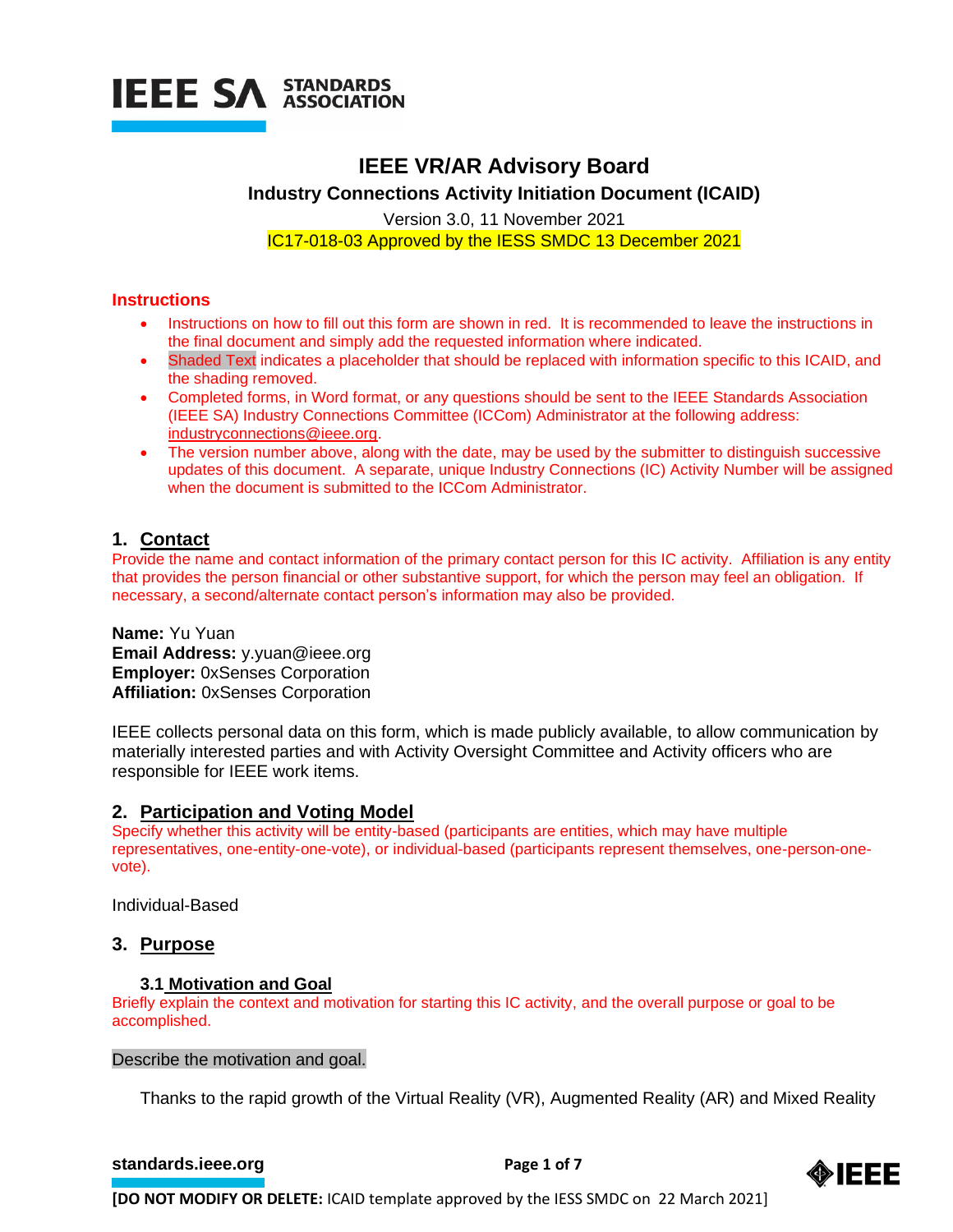

(MR) industry, IEEE VR/AR Working Group has attracted hundreds of experts from all over the world. As the Working Group is an Entity-Based group, there have been many discussions and strong interests to form an Individual-Based group to encourage and accommodate a wider participation.

IEEE VR/AR Advisory Board, as the long-anticipated Individual-Based group, will provide advice, proposals and other inputs for IEEE VR/AR Working Group.

IEEE VR/AR Advisory Board will also serve as an ideal home for other work items (e.g. white papers, events) while IEEE VR/AR Working Group will focus on standards development.

### **3.2 Related Work**

Provide a brief comparison of this activity to existing, related efforts or standards of which you are aware (industry associations, consortia, standardization activities, etc.).

### Describe the related work.

This activity is supplemental to the efforts of IEEE VR/AR Working Group which is an Entity-Based group.

### **3.3 Previously Published Material**

Provide a list of any known previously published material intended for inclusion in the proposed deliverables of this activity.

### List the previously published material, if any.

N/A

### **3.4 Potential Markets Served**

Indicate the main beneficiaries of this work, and what the potential impact might be.

### Describe the potential markets.

This work will serve and benefit device manufacturers, content providers, service providers, technology developers, government agencies, end users and other parties that are relevant to Virtual Reality (VR), Augmented Reality (AR) and Mixed Reality (MR).

# **3.5 How will the activity benefit the IEEE, society, or humanity?**

This activity will proactively support IEEE standards development for Virtual Reality (VR), Augmented Reality (AR), Mixed Reality (MR), and other relevant technologies. It will help IEEE and IEEE SA establish or enhance leadership in relevant industry sectors. It will also help IEEE and IEEE SA grow membership (individual/corporate) and influence globally.

### **[standards.ieee.org](http://standards.ieee.org/)**<br> **Page 2 of 7**

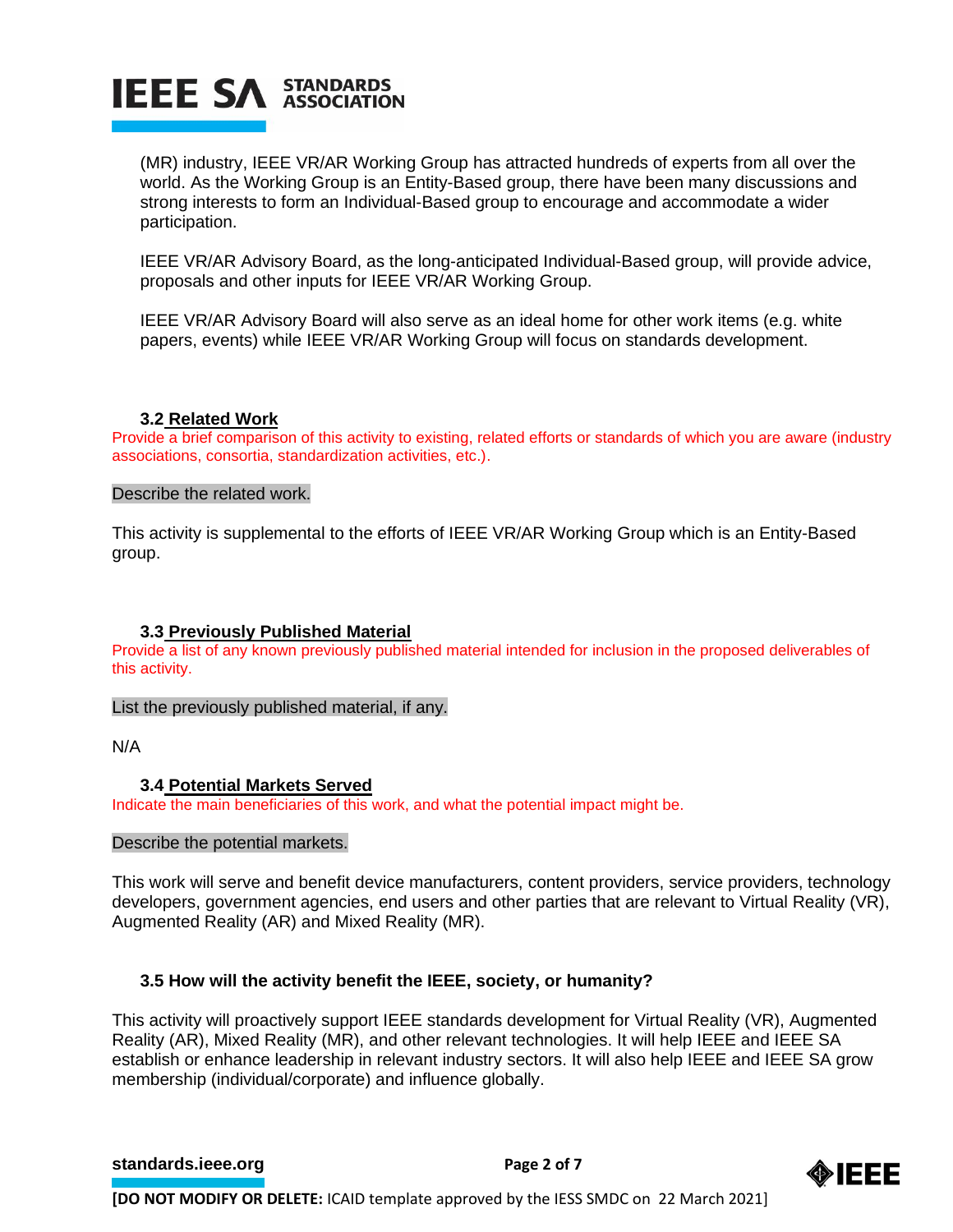

# **4. Estimated Timeframe**

Indicate approximately how long you expect this activity to operate to achieve its proposed results (e.g., time to completion of all deliverables).

# **Expected Completion Date:** 12/2023

IC activities are chartered for two years at a time. Activities are eligible for extension upon request and review by ICCom and the responsible committee of the IEEE SA Board of Governors. Should an extension be required, please notify the ICCom Administrator prior to the two-year mark.

# **5. Proposed Deliverables**

Outline the anticipated deliverables and output from this IC activity, such as documents (e.g., white papers, reports), proposals for standards, conferences and workshops, databases, computer code, etc., and indicate the expected timeframe for each.

# Specify the deliverables for this IC activity, please be specific.

Documents (e.g., white papers, reports), including but not limited to:

• IEEE VR/AR Technology Outlook

Proposals for standards, including but not limited to:

• New PARs for IEEE VR/AR Working Group and other Working Groups related to VR/AR

Conferences, workshops, challenges and competitions, including but not limited to:

• Metaverse Innovation Challenge

# **5.1 Open Source Software Development**

*Indicate whether this IC Activity will develop or incorporate open source software in the deliverables. All contributions of open source software for use in Industry Connections activities shall be accompanied by an approved IEEE Contributor License Agreement (CLA) appropriate for the open source license under which the Work Product will be made available. CLAs, once accepted, are irrevocable. Industry Connections Activities shall comply with the IEEE SA open source policies and procedures and use the IEEE SA open source platform for development of open source software. Information on IEEE SA Open can be found at [https://saopen.ieee.org/.](https://saopen.ieee.org/)* 

Will the activity develop or incorporate open source software (either normatively or informatively) in the deliverables?: No

# **6. Funding Requirements**

Outline any contracted services or other expenses that are currently anticipated, beyond the basic support services provided to all IC activities. Indicate how those funds are expected to be obtained (e.g., through participant fees, sponsorships, government or other grants, etc.). Activities needing substantial funding may require additional reviews and approvals beyond ICCom.

### Specify funding requirements and sources, if any.

Anticipated expenses include but are not limited to marketing, legal, finance, travel, public events, group meetings and other general and administrative overhead.

### **[standards.ieee.org](http://standards.ieee.org/)**<br> **Page 3 of 7**

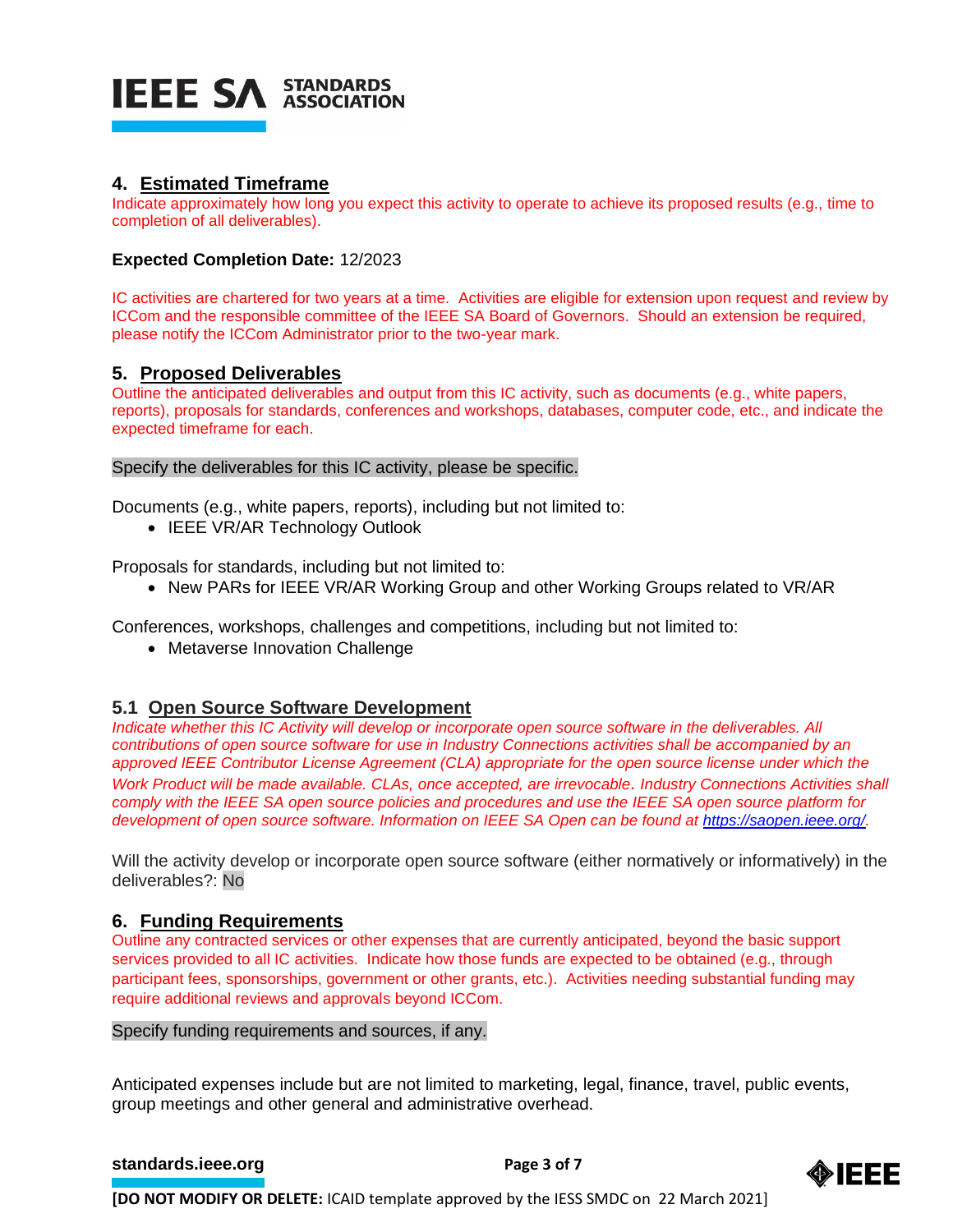

Funds are expected to come from external sponsorship, donations and grants.

# **7. Management and Procedures**

# **7.1 Activity Oversight Committee**

Indicate whether an IEEE Standards Committee or Standards Development Working Group has agreed to oversee this activity and its procedures.

**Has an IEEE Standards Committee or Standards Development Working Group agreed to oversee this activity?:** No

If yes, indicate the IEEE committee's name and its chair's contact information.

**IEEE Committee Name:** Committee Name **Chair's Name:** Full Name **Chair's Email Address:** who@where

Additional IEEE committee information, if any. Please indicate if you are including a letter of support from the IEEE Committee that will oversee this activity.

IEEE collects personal data on this form, which is made publicly available, to allow communication by materially interested parties and with Activity Oversight Committee and Activity officers who are responsible for IEEE work items.

# **7.2 Activity Management**

If no Activity Oversight Committee has been identified in 7.1 above, indicate how this activity will manage itself on a day-to-day basis (e.g., executive committee, officers, etc).

### Briefly outline activity management structure.

This group will be governed by an executive committee consisting of a chair and other officers as needed. The founding chair will be Yu Yuan.

# **7.3 Procedures**

Indicate what documented procedures will be used to guide the operations of this activity; either (a) modified baseline *Industry Connections Activity Policies and Procedures,* (b) Standards Committee policies and procedures accepted by the IEEE SA Standards

Board, or (c) Working Group policies and procedures accepted by the Working Group's Standards Committee. If option (a) is chosen, then ICCom review and approval of the P&P is required. If option (b) or (c) is chosen, then ICCom approval of the use of the P&P is required.

Specify the policies and procedures document to be used. Attach a copy of chosen policies and procedures.

(a) modified baseline *Industry Connections Activity Policies and Procedures*

### **[standards.ieee.org](http://standards.ieee.org/)** Page 4 of 7

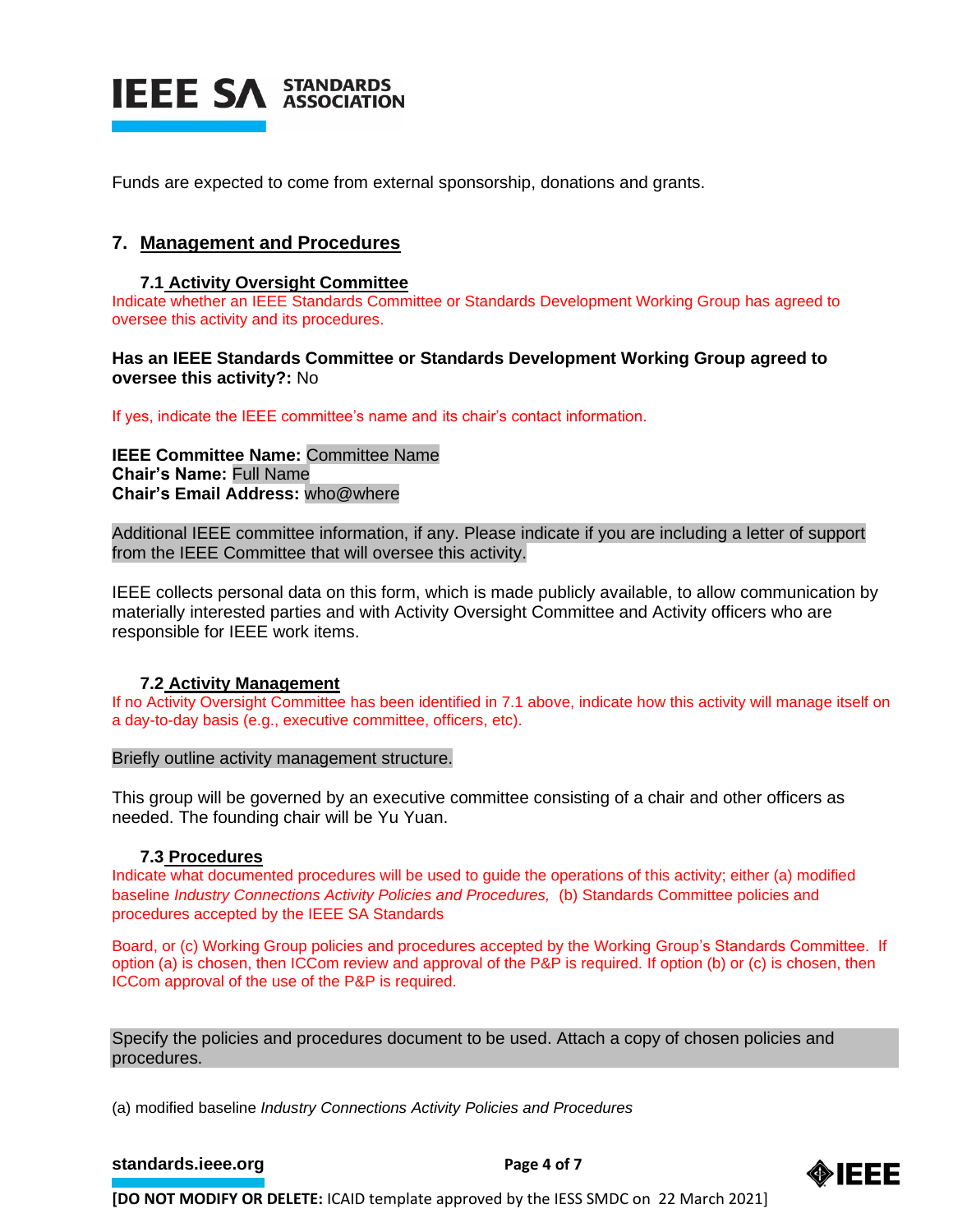

# **8. Participants**

# **8.1 Stakeholder Communities**

Indicate the stakeholder communities (the types of companies or other entities, or the different groups of individuals) that are expected to be interested in this IC activity, and will be invited to participate.

Specify types of entities or groups of individuals.

Device manufacturers, content providers, service providers, technology developers, government agencies, end users and other parties that are relevant to Virtual Reality (VR), Augmented Reality (AR) and Mixed Reality (MR)

### **8.2 Expected Number of Participants**

Indicate the approximate number of entities (if entity-based) or individuals (if individual-based) expected to be actively involved in this activity.

### Number of entities or number of individuals.

100

# **8.3 Initial Participants**

Provide a number of the entities or individuals that will be participating from the outset. It is recommended there be at least three initial participants for an entity-based activity, or five initial participants (each with a different affiliation) for an individual-based activity.

### Use the following table for an entity-based activity:

| <b>Entity</b>      | <b>Primary Contact</b> | <b>Additional Representatives</b> |
|--------------------|------------------------|-----------------------------------|
| <b>Entity Name</b> | <b>Contact Name</b>    | Name                              |
|                    |                        |                                   |

### Use the following table for an individual-based activity:

| <b>Individual</b>      | <b>Employer</b>             | <b>Affiliation</b>           |
|------------------------|-----------------------------|------------------------------|
| Yu Yuan                | <b>OxSenses Corporation</b> | <b>OxSenses Corporation</b>  |
| Ferhan Ozkan           | <b>VR First</b>             | VR First; Dreamreality       |
| <b>Steve Mann</b>      | University of Toronto       | MannLab                      |
| <b>Shannon Norrell</b> | <b>HP</b>                   | HP                           |
| <b>Stephen Dukes</b>   | Dreamerse Inc.              | Dreamerse Inc.               |
| Geoffrey Hamon         | howest, Hogeschool West-    | howest, Hogeschool West-     |
|                        | Vlaanderen                  | Vlaanderen                   |
| Diego Liberati         | National Research Council   | National Research Council of |
|                        | of Italy                    | Italy                        |
| Chintan Oza            | Tata Communications Ltd.    | <b>IEEE Bombay Section</b>   |
| David Goldman          | Lumus                       | Lumus                        |

**[standards.ieee.org](http://standards.ieee.org/) EXECUTE: Page 5 of 7** 

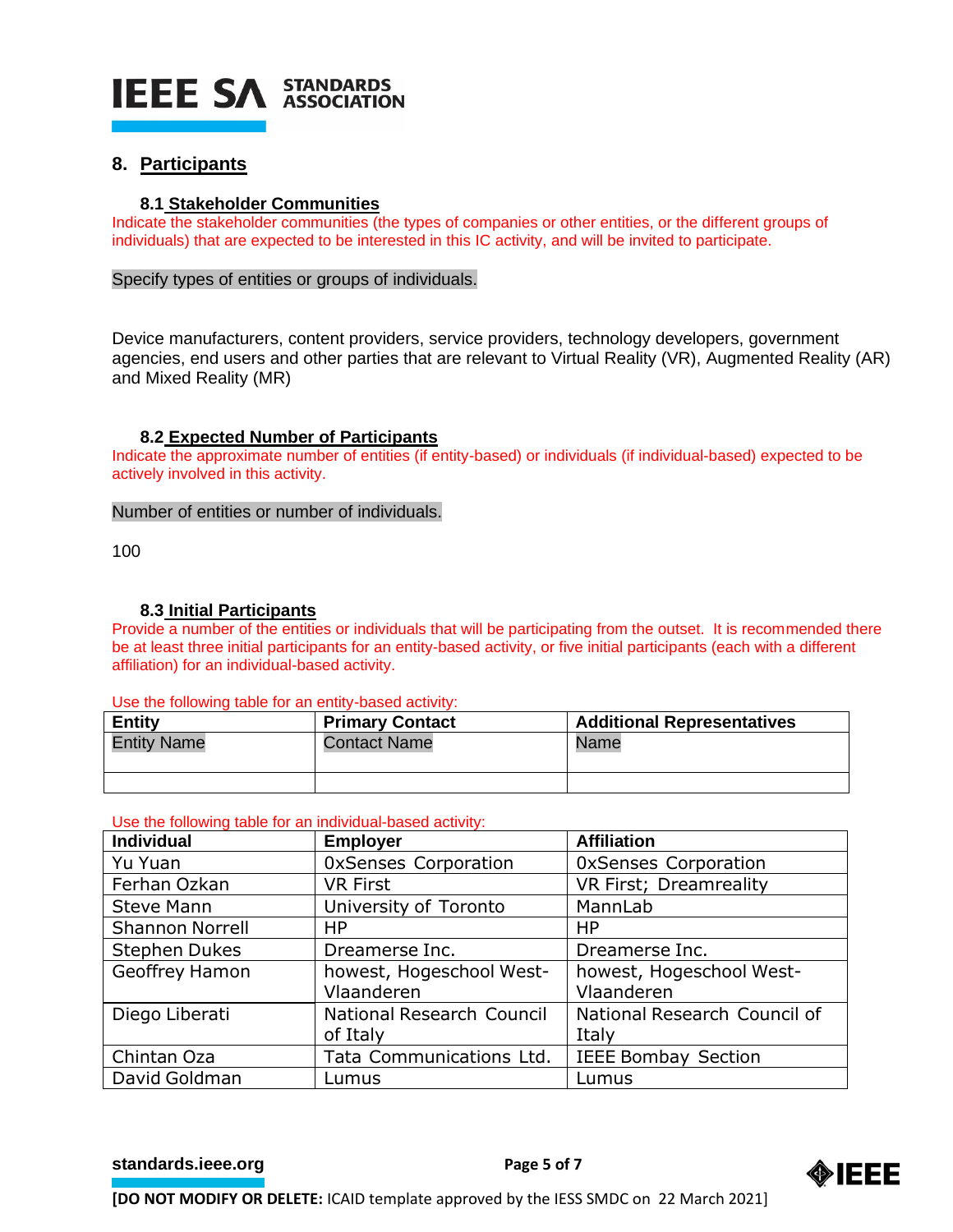

| Fridolin Wild                      | Oxford Brookes University,<br><b>UK</b>                | <b>IEEE P1589 WG</b>                                   |
|------------------------------------|--------------------------------------------------------|--------------------------------------------------------|
| Jerri Lynn Hogg                    | <b>Fielding Graduate</b>                               | Fielding Graduate University;                          |
|                                    | University                                             | Self                                                   |
| <b>Bhanwar Lal Bishnoi</b>         | Larsen & Toubro Ltd.                                   | Larsen & Toubro Ltd.                                   |
| <b>Charles Brooks</b>              | <b>Brooks Consulting</b>                               | <b>Brooks Consulting</b>                               |
|                                    | International                                          | International                                          |
| <b>Felix Abad Guerra</b><br>Pachur | Schneider Electric                                     | <b>Schneider Electric</b>                              |
| Marsha Maxwell                     | Atlanta International<br>School                        | Atlanta International School                           |
| Tom Coughlin                       | Coughlin Associates, Inc.                              | Coughlin Associates, Inc.                              |
| Renato Opice Blum                  | Opice Blum, Bruno,                                     | <b>Insper University</b>                               |
|                                    | Abrusio e Vainzof                                      |                                                        |
|                                    | Advogados Associados                                   |                                                        |
| William T. Hayes                   | <b>Iowa Public Television</b>                          | Iowa Public Television                                 |
| Steven Aukstakalnis                | <b>Matrix Technical Services</b>                       | <b>Matrix Technical Services</b>                       |
| Bradley Hefta- Gaub                | <b>High Fidelity</b>                                   | <b>High Fidelity</b>                                   |
| Jodi Schiller                      | <b>New Reality Arts</b>                                | <b>New Reality Arts</b>                                |
| Vaneet Aggarwal                    | <b>Purdue University</b>                               | <b>Purdue University</b>                               |
| John A. Rupkalvis                  | StereoScope International                              | StereoScope International                              |
| Joaquim Armando                    | The University of Lisboa,                              | ACM SIGGRAPH; INESC-ID                                 |
| Pires Jorge                        | <b>PORTUGAL</b>                                        |                                                        |
| AJ Burke                           | <b>KESE LLC</b>                                        | <b>Space Pioneers</b>                                  |
| <b>Patrick Seeling</b>             | Central Michigan University                            | Central Michigan University                            |
| Vangelis Lympouridis               | EnosisVR                                               | University Southern California                         |
| Touradj Ebrahimi                   | Swiss Federal Institute of<br>Technology in Lausanne - | Swiss Federal Institute of<br>Technology in Lausanne - |
|                                    | <b>EPFL</b>                                            | <b>EPFL</b>                                            |
| Pradeep Balachandran               | Self                                                   | <b>IEEE P2650 WG</b>                                   |
| <b>Dirk Behrens</b>                | Dresden Microdisplay<br>GmbH                           | Dresden Microdisplay GmbH                              |
| Jonathan Paff                      | Virtual World Society;<br>RATLab LLC                   | Virtual World Society; RATLab<br>LLC                   |
| Jannick P. Rolland                 | University of Rochester                                | University of Rochester                                |
| Craig James                        | <b>CSIRO</b>                                           | <b>CSIRO</b>                                           |
| Kim Shiho                          | Yonsei University                                      | Yonsei University                                      |
| Dhananjay Singh                    | Hankuk University of                                   | Hankuk University of Foreign                           |
|                                    | Foreign Studies (HUFS),<br>South Korea                 | Studies (HUFS), South Korea                            |
| <b>Gregory Maltz</b>               | American Academy of<br>Ophthalmology                   | TelepathEye Inc.                                       |
| <b>Steven Feiner</b>               | Columbia University                                    | Columbia University                                    |

**[standards.ieee.org](http://standards.ieee.org/)**<br> **Page 6 of 7**